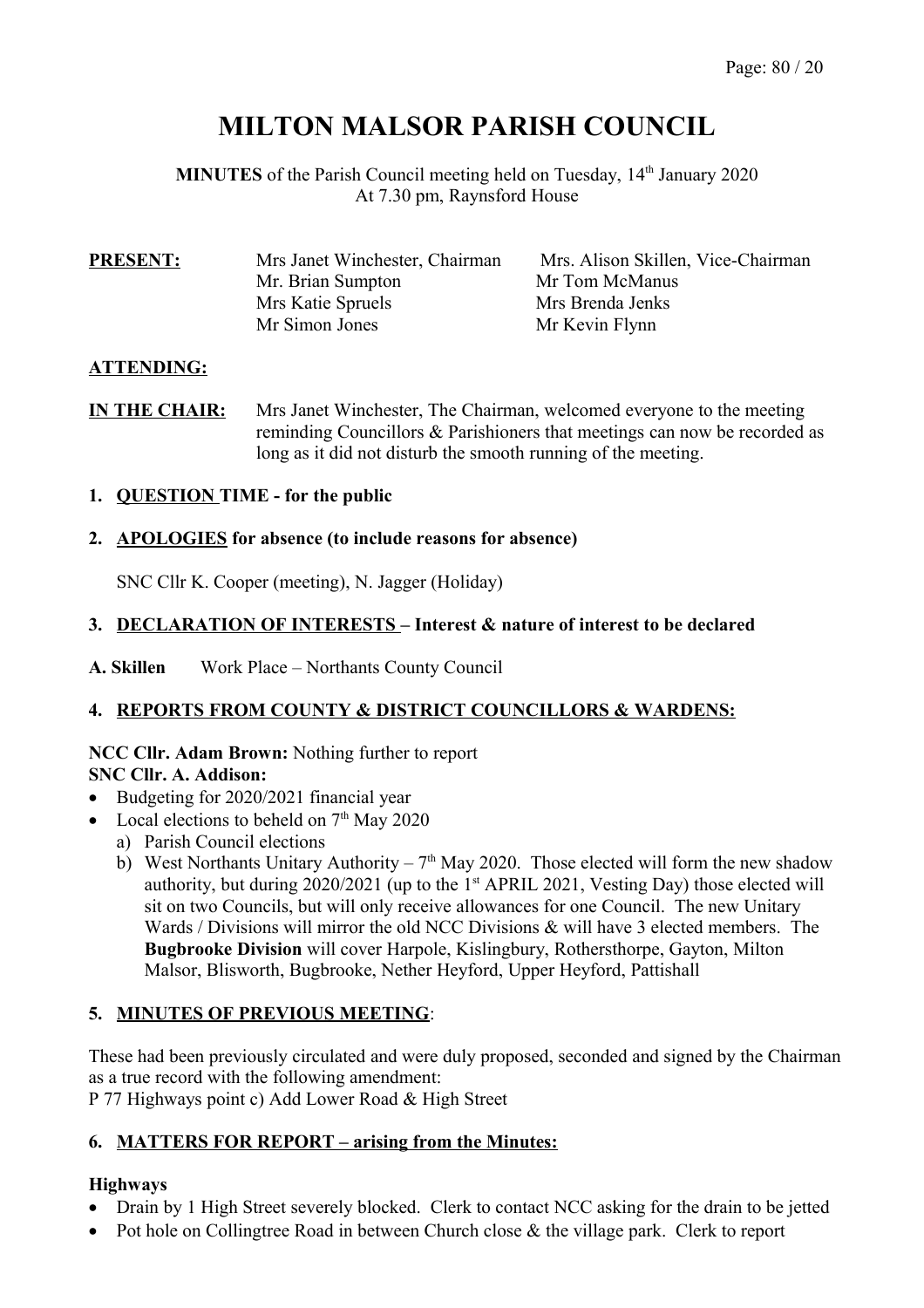**Lighting** – New street light is now working**.**

#### **Village Maintenance**

- Churchyard & Burial Ground Clerk to contact Peterborough Diocese regarding additional burial ground space on land at Barn Lane.
- Car accident clerk to contact insurance co. to ask if the damaged seat can be removed on safety grounds.

**Face Book –** Running well.

# **7. CORRESPONDENCE – Received & Sent**

#### **Received from**

- 1. Terry Tapping another rubbish bag left for collection by the Village Park.
- 2. SNC, Andrew Wallace, Leisure Contracts Officer Urban Tree Challenge Fund, Forestry Commission. Grants available in the next 2 years
- 3. Citizens Advice information & request for donations
- 4. Boobs & Brass Thanks for donation
- 5. SNC Local Development Order extensions without planning permission information sent to all PC members
- 6. NCC Sheila Gilder no change in 2020/2021 mowing grants
- 7. K. Spruels Christmas tree fund raising Group are hoping to install a bigger tree this year.
- 8. Mike Ladd Is there anything the Scouts can do to help in the village
- 9. Wicksteed ? if a package of maintenance keys has been sent to a PC Member. To note, the Chairman has the pack of tools.
- 10. Environment Agency Extensions for applications for previous exempt water abstraction activities. Notice sent to all PC Members.

#### **Sent to**

- 1. GLK Academies Use of village park without permission. **Reply received:** Football pitch not available therefore used the park for youngsters as nowhere else to go until parents picked them up. Clerk instructed to send an invoice to GLK for damage caused to the goal mouth.
- 2. NCC Highways deep pothole in Lower Road request urgent repairs
- 3. E.ON street lighting repairs PL 30, Milton Court, & PL 33 & 34 High Street reported out
- 4. Stryker request to purchase children's defibrillator pads.

# **8. FINANCE;**

| <b>Bank Balances</b>            | Current $A/C$                      | £200.00   |            |
|---------------------------------|------------------------------------|-----------|------------|
|                                 | Savings A/C                        | £43782.51 | £43982.51  |
| Funds held in the savings $a/c$ | a) Park Account                    | £17712.06 |            |
|                                 | b) Rail Freight Account            | £4885.00  |            |
|                                 | c) Reserve Fund                    | £8,000.00 |            |
|                                 | d) Future Parish Council Elections | £1,500.00 | £32,097.06 |
| <b>Money Received</b>           | * Axa Insurance – new light        | £2823.15  |            |

#### **Accounts to be paid**

It was proposed, seconded & resolved to pay the following invoices:

| Cheque<br>No. | Payee                   | <b>Information</b>    | Amount | <b>VAT</b> | <b>Total</b> |
|---------------|-------------------------|-----------------------|--------|------------|--------------|
| 2280          | <b>HMRC</b>             | <b>Clerks PAYE</b>    | 66.20  |            | 66.20        |
| 2281          | E.ON                    | Lighting supply       | 208.07 | 10.40      | 218.47       |
| 2282          | E.ON                    | Lighting maintenance  | 174.32 | 34.86      | 209.18       |
| 2283          | R .Fletcher             | Bus shelters & bushes | 190.00 |            | 190.00       |
| 2284          | A. Addison (Clerk)      | Salary & Expenses     | 264.22 | 47.14      | 311.36       |
| 2285          | Marcus Young Landscapes | Emptying dog bins     | 110.40 | 262.08     | 1572.48      |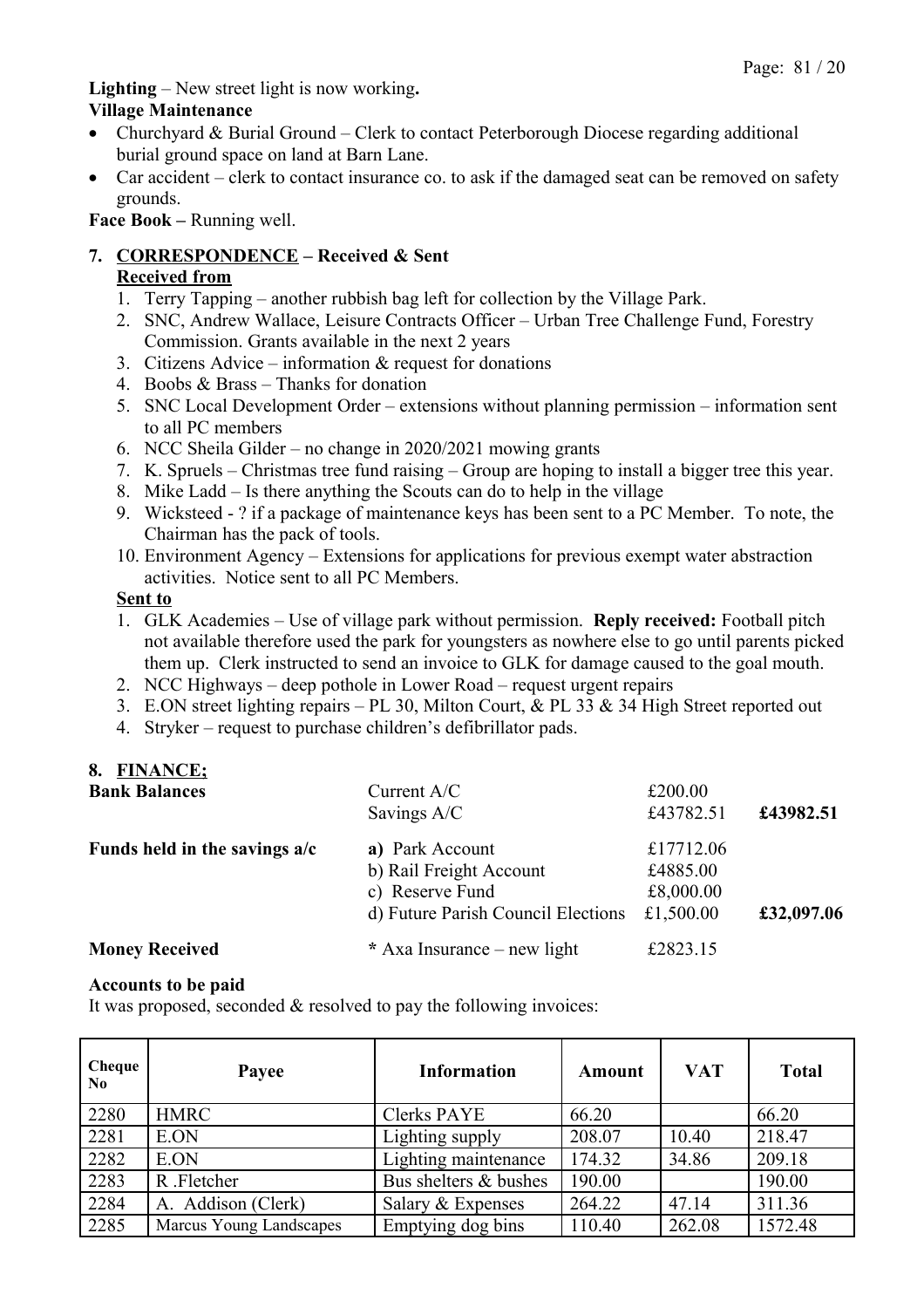#### **Finance Group Meeting Report**

- Discussion took place regarding the budget  $\&$  precept setting on Friday 10<sup>th</sup> January 2020
- Recommendations to the Council
	- a) Draft Budget paper sent to all Members prior to Full Council meeting on Tuesday  $14<sup>th</sup>$ January 2020
	- b) Recommended precept to cover the increased costs & work load in 2020/2021 £26,500.00
	- c) To note, an additional £5,000.00 to be put into the Village Park account to support new play equipment and repairs to existing equipment as well as maintenance of the Park.
	- d) An additional £2,500.00 to be added to the Reserve fund to help with the possible cost of new/ replacement of street lighting
	- e) B. Sumpton, Lead Finance member, talked the meeting through the reasoning behind increasing the precept. The increase in lighting supply, & the additional works the Council may be asked to undertake. Consideration to be given to replacing the seesaw.
	- f) The budget & precept requirement was agreed by all.

# **9. PLANNING**

| <b>Application</b> | Location          | <b>Proposal</b>                                                                                | <b>Comments</b>                                                                                                                                                    |
|--------------------|-------------------|------------------------------------------------------------------------------------------------|--------------------------------------------------------------------------------------------------------------------------------------------------------------------|
| S/2019/2036/FUL    | 60 Green Street   | Alterations                                                                                    | PC No objections                                                                                                                                                   |
| S/2019/2482/FUL    | 27 Stockwell Road | Chalet bungalow with<br>parking & dropped kerb<br>+ additional parking for<br>27 Stockwell Rd. | PC Comments:<br>In principal the PC<br>$\bullet$<br>has no objections to<br>the application, but<br>Members would<br>query the over<br>development of the<br>site. |
|                    |                   |                                                                                                |                                                                                                                                                                    |

# **Ashfield Land / Rail Central SRFT**

• Nothing to report

#### **Roxhill J15 SRFT**

- The Stop Roxhill Group is to be disbanded. Any remaining funds will be transferred to the Stop Rail /central Group
- The Capacity Report for the West Coast mainline still awaited. Andrea Leadsom MP has been asked to make enquiries.

**To note**: 2 people have been seen in the fields behind Stockwell. It is understood they were undertaking an archaeological survey.

#### **10. OTHER PARISH MATTERS**

#### **Community & Environment**

**a) Village Park –** play equipment check report from B. Jenks

**\*** Seesaw is loose moving sideways at central point. White washer on side has moved. Clerk to make price of new seesaw enquiries from Wicksteed

- \* Wet pour under North sited swing is degrading
- \* More pellets needed under the single point tyre swing
- \* Crawl tunnel is missing 2 posts & gaps in between are being used as steps to get to the top. Soil is being eroded. Clerk to ask Allseasons to quote to repair the tunnel.
- \* Rabbit scrapings near baby swings in picnic area. Clerk to contact Heyford Moles
- \* Bushes need cutting back
- \* Both rubbish bins need emptying

Conifers overhanging back footpath to the park. Householders name to be sought.

**Website –** Nothing to report